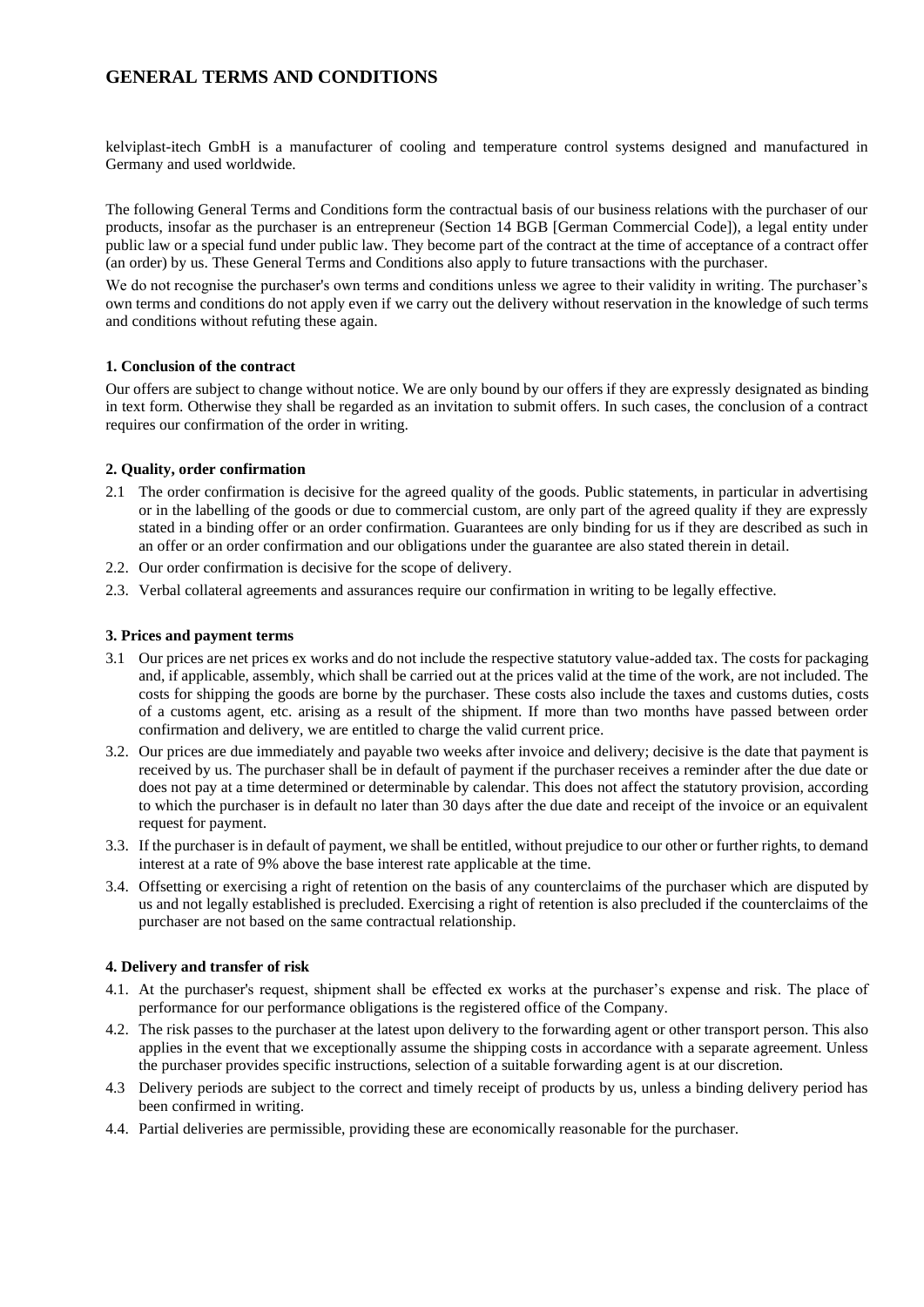## **5. Warranty for defects**

- 5.1. The purchaser is obliged to give written notice of recognisable defects within one week of delivery of the goods at the latest and of unrecognisable defects within one week of their discovery at the latest. These deadlines are cut-off periods.
- 5.2. If the delivery is defective, we shall be entitled, at our discretion, to rectify the defect or make a replacement delivery (subsequent performance). The place of performance for our subsequent performance obligations is the registered office of our Company.
- 5.3. If the subsequent performance has failed, the purchaser shall be entitled, at the purchaser's discretion, to withdraw from the contract or to demand an appropriate reduction of the purchase price.
- 5.4. The limitation period for claims based on defects is 12 months, calculated from the transfer of risk. This also applies to claims for compensation for consequential damages caused by a defect, unless claims on the basis of tort or fraudulent intent are asserted.
- 5.5. If a defect results from unsuitable or improper use, faulty assembly or commissioning by the purchaser or the purchaser's vicarious agents, unsuitable or improper use, faulty or negligent maintenance, unsuitable operating materials, chemical, electromechanical or electrical influences, natural wear and tear, faulty or negligent treatment, inadequate construction work or chemical, electrochemical or electrical influences, liability is precluded insofar as we are not responsible for the defect. The same applies to defects which are attributable to operating errors or improper repairs by the purchaser or third parties commissioned by the purchaser.
- 5.6. Further claims for defects by the purchaser are precluded subject to any claims for damages limited in accordance with Section 5.5.

## **6. Liability**

- 6.1 Claims for damages by the purchaser are precluded unless otherwise specified below. This does not include claims for damages by the purchaser arising from injury to life, limb or health or from the breach of material contractual obligations as well as liability for other damages based on an intentional or grossly negligent breach of duty by us, our legal representatives or vicarious agents. Material contractual obligations are those whose fulfilment is necessary to achieve the objective of the contract. "Material contractual obligations" are obligations that must categorically be fulfilled for the proper performance of the contract, and the compliance with which the contractual partner regularly relies on and may rely on.
- 6.2 In the event of a breach of material contractual obligations, we shall only be liable for the foreseeable damage typical for the contract, but at most up to the amount currently covered by our liability insurance of EUR 5 million per claim if this is the result of simple negligence, unless the claims for damages arise from injury to life, limb or health.
- 6.3. In the cases of Section 6.2, the purchaser's claims for damages lapse at the latest two years after the date on which the purchaser becomes aware of the damage or, irrespective of this knowledge, at the latest three years after the date of the damaging event. For claims due to defects of the goods, the statute of limitations according to Section 5.4 applies.
- 6.4. Claims under the Product Liability Act remain unaffected.
- 6.5. The above limitations of liability also apply in favour of our legal representatives and vicarious agents if claims are asserted directly against them.

# **7. Retention of title**

- 7.1. Ownership of the goods delivered by us shall not pass to the purchaser until all our claims arising from the business relationship with the purchaser have been paid in full. The retention of title also remains in force in the case that we combine one or all our accounts receivable into one account outstanding and offset any payments against it, provided that the purchaser acknowledges such outstanding invoice.
- 7.2. The purchaser is permitted to dispose of the goods within the framework of proper business operations. However, the purchaser hereby assigns to us all claims against the purchaser's customers or third parties arising from the resale of the goods subject to retention of title, irrespective of whether the delivery item has been resold without or after processing. The purchaser remains authorised to collect this claim even after the assignment. Notwithstanding our authority to collect the claim ourselves, we undertake not to make use of this as long as the purchaser meets the payment obligations from the proceeds received, the purchaser's financial situation does not deteriorate significantly, the purchaser is not in default of payment and, in particular, no application for the opening of insolvency proceedings has been filed or the opening of insolvency proceedings has been rejected for lack of assets. However, if this is the case or if another important reason exists, we can demand that the purchaser informs us of the assigned claims and their debtors, provides all information necessary for collection, hands over the relevant documents and notifies the debtors (third parties) of the assignment. This assignment in advance includes the acquired claim as well as collateral provided and any claim substitutes. Other disposals of the goods are not permitted and oblige the purchaser to pay damages.
- 7.3 If objects subject to retention of title are installed as essential components in the property of a third party by or on behalf of the purchaser, the purchaser hereby assigns to the entrepreneur any claims for payment with all ancillary rights, including the granting of a security mortgage, against the third party or the party concerned. If goods subject to retention of title are installed as essential components in the property of the purchaser, the purchaser hereby assigns to the entrepreneur all claims arising from the sale of the property or of property rights including all ancillary rights.